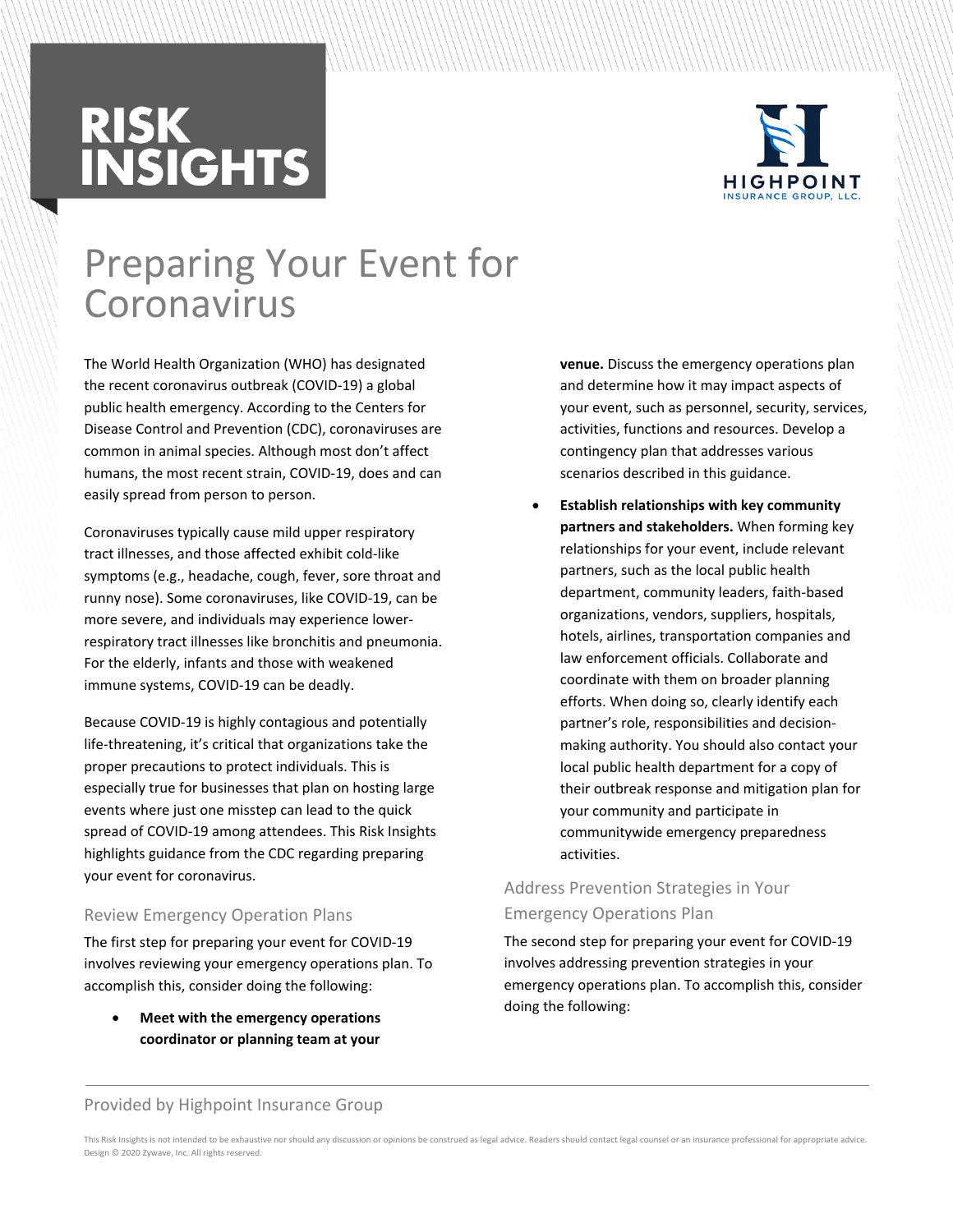- **Promote preventive actions.** Use health messages and materials developed by credible public health sources—such as your local public health department or the CDC—to encourage your event staff and participants to practice good personal health habits. Promote [everyday](https://www.cdc.gov/coronavirus/2019-ncov/about/prevention-treatment.html)  [preventive actions](https://www.cdc.gov/coronavirus/2019-ncov/about/prevention-treatment.html) to help prevent the spread of COVID-19, recommending that individuals:
	- o Stay home when they are sick, except to get medical care.
	- o Cover their mouth with a tissue when they cough and sneeze.
	- o Wash their hands often with soap and water for at least 20 seconds, especially after going to the bathroom; before eating; and after blowing their nose, coughing or sneezing.
	- o Avoid touching their eyes, nose and mouth with unwashed hands.
	- o Clean frequently touched surfaces and objects daily.
- **Provide COVID-19 prevention supplies at your event.** Plan to have extra supplies on hand for event staff and participants, including handwashing stations equipped with soap, hand sanitizer, tissues and disposable face masks for individuals who are experiencing COVID-19 symptoms.
- **Plan for staff absences.** Develop flexible attendance and sick-leave policies. Event staff needs to stay home when they are sick or if they have to care for a sick household. As such, it's important to identify critical job functions and positions, and plan for alternative coverage by cross-training staff.
- **Promote messages that discourage people who are sick from attending events.** This should include messages requesting that people leave

events if they begin to have symptoms of COVID-19, which include fever, cough and shortness of breath. They should seek medical advice promptly by calling ahead to a doctor's office or emergency room.

- **Identify a space that can be used to isolate staff or participants who become ill at the event.** Designate a space for staff and participants who may become sick and cannot leave the event immediately. Work with partners, such as local hospitals, to create a plan for treating staff and participants who do not live nearby. Include a plan for separating and caring for vulnerable populations.
- **Plan ways to limit in-person contact for staff supporting your event.** There are several ways to do this, including offering staff the option to work remotely if they can perform their job duties off-site. Reduce the number of staff needed by staggering shifts for staff who support essential functions and services during events.
- **Develop flexible refund policies for participants.** Create refund policies that allow participants to stay home when they are sick, need to care for sick household members or are at high risk for complications from COVID-19.
- **Identify actions to take if you need to postpone or cancel events.** Work closely with local public health officials to assess local capacities in the area. During a COVID-19 outbreak, resource limitations among local health care systems or law enforcement can influence the decision to postpone or cancel your event. If possible, plan alternative ways for participants to enjoy the event (e.g., television, radio or digital broadcasts).

## **N<br>IGHTS**